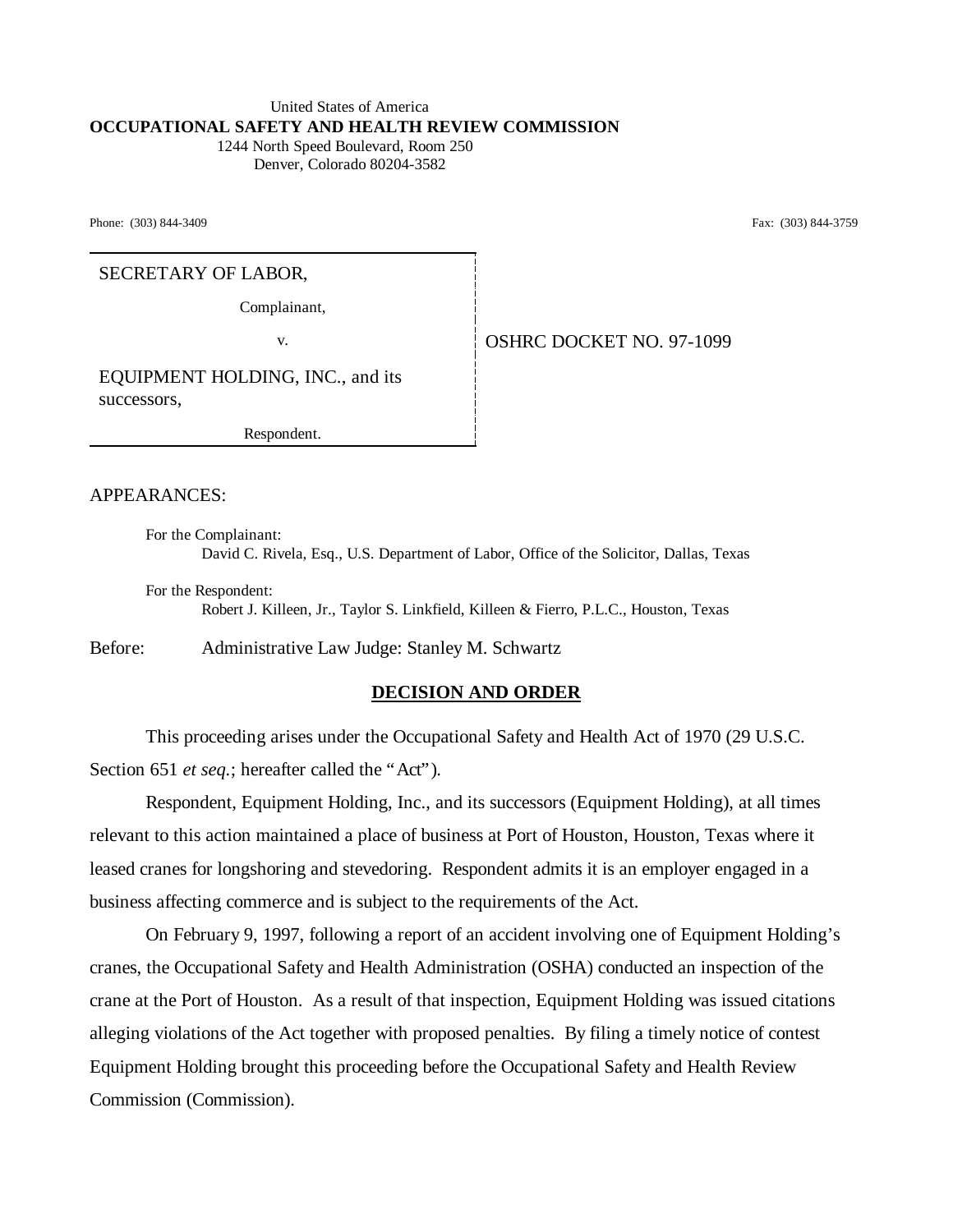On September 15-16, 1998, a hearing was held in Houston, Texas. The parties have submitted briefs on the issues and this matter is ready for disposition.

## **Employer/Employee Relationship**

Equipment Holding maintains that OSHA erroneously issued the citations in the above captioned matter, in that Port Cooper/T. Smith Stevedoring Company (Cooper), rather than Equipment Holding was the controlling employer of the subject crane and its operator at the time of the accident. *Facts*

On February 8, 1998, Rodney Wright, manager of the crane and gear department for Cooper (Tr. 33), called, Jerry Godwin, crane manager for Equipment holding (Tr. 260), and told him he needed a crane (Tr. 33-34). Wright testified that he told Godwin that he needed Equipment Holding's 200 ton American crane for pulling coils on City Dock #26; Godwin testified that Wright did not say what the crane would be used for (Tr. 38-40, 301-304).

There was no written contract; both Wright and Godwin testified that Cooper had done business for several years, and understood the rental conditions (Tr. 34-36, 55, 302-04). Godwin testified that the renting stevedoring company tells him the crane size and number of part lines they want, when they want it and what dock they want it on; he picks the operator, who takes it to the work site (Tr. 326-29). Wright testified that the rental includes not only the crane, but an Equipment Holding operator who is solely responsible for the crane, and its operation (Tr. 41). The operator moves the crane into position, sets the crane up, levels it and performs the lifts (Tr. 36-37, 39, 57).

Cooper directs the operation insofar as telling the operator which hatch he will be working out of (Tr. 41, 70). Cooper's longshoremen hook the gear and block up to the hook for the operator (Tr. 57), and its flagman on the ship will signal the operator, letting him know how far to lower the block into the hold (Tr. 58, 71). Once the load comes up, however, the operator is in control of the lift (Tr. 58). Wright stated that once the load is engaged, only the operator can ascertain how much weight is on the hook, and refer to his charts in order to determine what boom angle is safe for the lift (Tr. 59). Godwin agreed that the number part lines determine a crane's capacity, but only the operator can figure the appropriate boom configuration, after referring to the load charts (Tr. 330).

 Wright testified that Equipment Holding is responsible for securing a P-number for its cranes, by submitting the cranes' certification to the Port of Houston Authority, which issues the P-number, clearing the crane for longshoring work at the port (Tr. 86). Wright testified that he checked the Pnumber on the American crane before sending it down to Dock #26 (Tr. 66).

2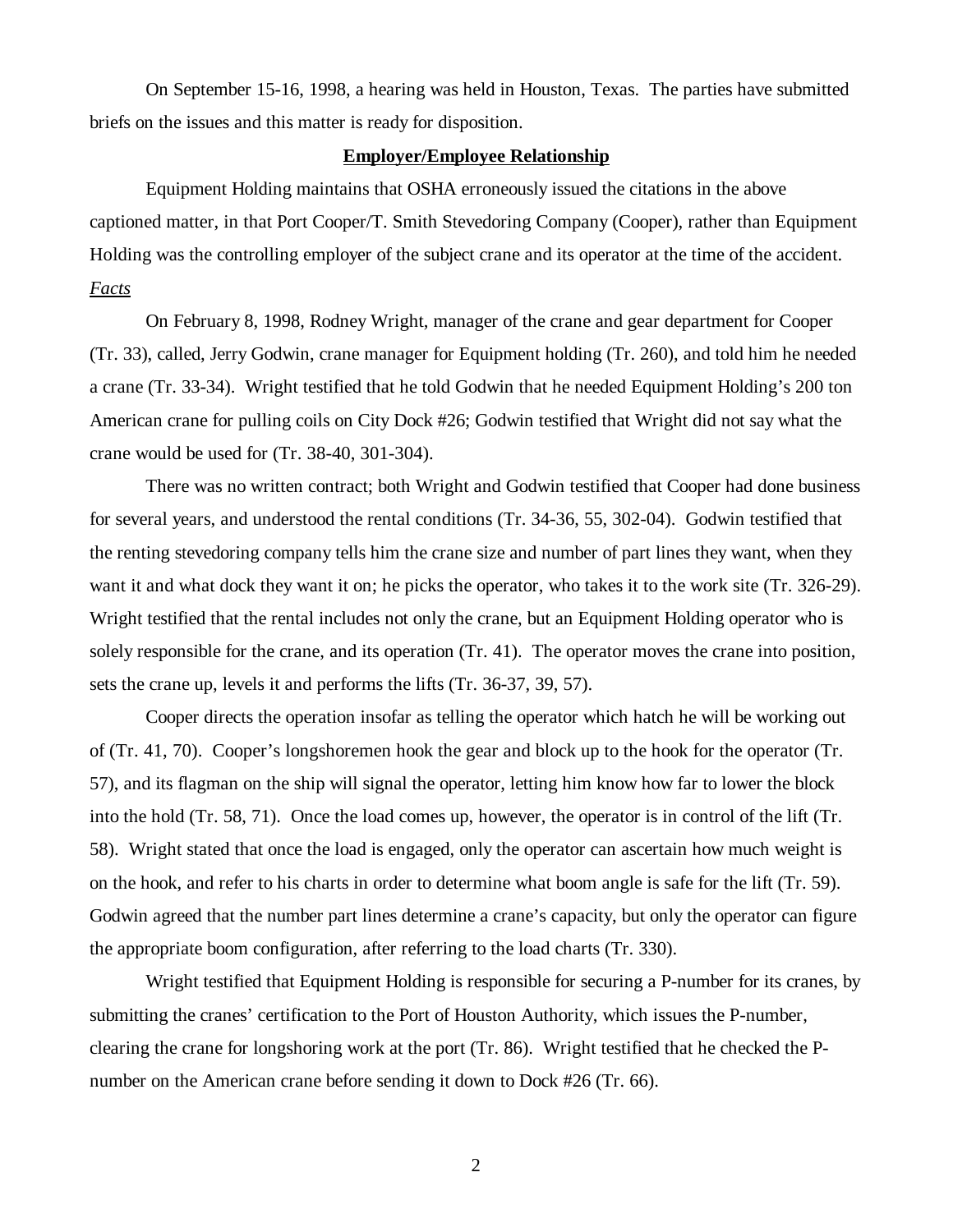Equipment Holding performs all the maintenance on its own cranes (Tr. 64). Cooper provides no maintenance for the cranes, and any problems are reported by the operator to Equipment Holding (Tr. 42-43). Godwin testified that it was the policy of Equipment Holding to inspect its cranes every morning before starting work on a ship (Tr. 306). The inspections were to be performed by him and/or the operator assigned to the crane (Tr. 308-09). If the operators found any deficiencies they were to note them in a log. The operator was instructed not to run a crane with deficiencies (Tr. 310, 312-13). Godwin stated that if any problems with a crane arose during the work day, the operator was to shut it down and notify him (Tr. 324). Sometimes the operator would call an Equipment Holding mechanic directly to perform repairs on a breakdown (Tr. 324-25).

Cooper has no right to use, and has never provided its own crane operator (Tr. 60, 326). Moreover, it has no power to hire or fire the Equipment Holding operator; if an operator is unsatisfactory, Jerry Godwin is notified and asked to replace him (Tr. 42-43, 70). Godwin testified that he would evaluate any complaints and decide whether to act on them (Tr. 325). Equipment Holding hires operators for its cranes (Tr. 264), certifies the competence of each crane operator, checking his history, taking him through the operating procedures of the cranes, and authorizing his use of the crane (Tr. 308-09). Randy Taylor, an Equipment Holding employee (Tr. 93, 265), was operating the crane during the relevant periods on February 8, 1998 (Tr. 61).

## *Discussion*

The Commission has reached the issue raised by Equipment Holding in *Vergona Crane Co.,* 15 BNA OSHC 1782, 1992 CCH OSHD ¶29,775 (No. 88-1745, 1992). In *Vergona*, the Commission found that the company which owned the cited crane, and not the company which leased the crane, was properly cited as the employer of the crane operator. The Commission noted that in determining an employee's employer, the court must look to the party which has the right to control the manner and means by which the work is accomplished, taking into account (*inter alia)*:

. . .the skill required; the source of the instrumentalities and tools, the location of the work; the duration of the relationship between the parties; whether the hiring party has the right to assign additional projects to the hired party; the extent of the hired party's discretion over when and how long to work; the method of payment; the hired party's role in hiring and paying assistants; whether the work is part of the regular business of the hiring party; whether the hiring party is in business; the provision of employee benefits; and the tax treatment of the hired party.

#### *Id.* at 1784, quoting *Community for Creative Non-Violence v. Reid,* 490 U.S. 730, 751-52 (1989).

As in *Vergona,* in this case the work to be performed was of a temporary nature. Cooper rented not only the crane belonging to Equipment Holding, but the abilities of Equipment Holding's operator,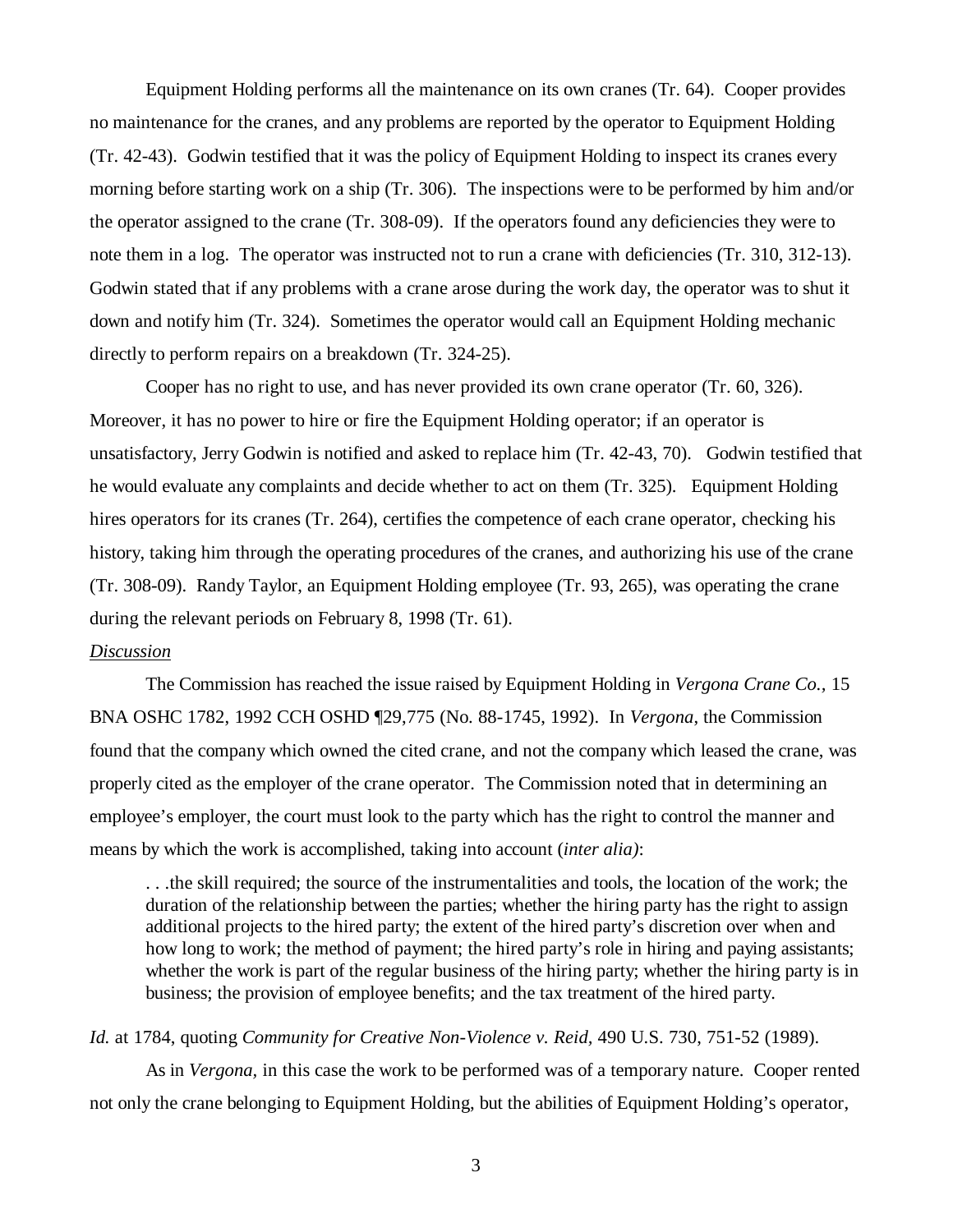in this case, Randy Taylor. Cooper had no choice in the assignment of operator, and no right to assign additional work to Taylor without re-negotiating with Equipment Holding. Taylor had specialized skills, training and/or experience provided or certified by Equipment Holding. Cooper gave Taylor no instruction except what loads to move and where to move them. Taylor alone could determine how to perform the lift and how to configure the boom. Taylor had authority to refuse to perform a lift if he believed there was a problem with the crane. Maintenance of the crane was performed solely by Equipment Holding; Cooper neither paid for nor provided any routine maintenance or repairs. Equipment Holding was solely responsible for ensuring the rental crane's compliance with the regulations of both the Port of Houston and OSHA.

It is clear that Cooper had no control over either the crane itself, or the manner in which Taylor operated it, and that Equipment Holding was properly determined to be Taylor's employer. Moreover, Cooper was properly cited for the observed violations, in that it retained control over the certification<sup>1</sup> and maintenance of the crane, as well as ascertaining the experience and training of its operators and so was in the best position to obtain abatement of the cited hazards. *Id.* At 1786.

Equipment Holding was properly cited.

# **Alleged Violation of §1918.74(a)(2):**

Citation 1, item 1 alleges:

29 CFR 1918.74(a)(2): Crane(s) not part of vessel's gear used in longshoring operations were not equipped with a rating chart which included all operating radii for all permissible boom lengths and jib lengths as applicable, with and without outrigger(s) which may have been fitted, and alternate rating(s) with optional equipment effecting such rating(s) and necessary precaution(s) or warning(s):

a) An ocean going vessel, M/V Grate Lake (sic), Port of Houston, TX, City Dock #26, starboard side to wharf. American mobile truck crane, Model #9520, Serial #GS17050, Max. Capacity 400,000 lbs. Hazard: Overloading causing crane to turnover on its side - broken bones and/or death.

The cited standard provides:

All types of cranes shall be equipped with a durable rating chart visible to the operator, covering the complete range of the manufacturer's (or design) capacity ratings and for which they are certificated, where required. The rating chart shall include all operating radii for all permissible boom lengths and jib lengths as applicable, with and without outriggers which may be fitted, and

<sup>&</sup>lt;sup>1</sup> Equipment Holding points out that under OSHA Instruction CPL 2-1.3B (Exh. R-6) an employer is prohibited from using uncertified cargo gear, regardless of its ownership, and suggests that Cooper should have been cited (*See,* testimony of Phillip Nessler, Tr. 356-58). Cooper's responsibilities, however, are not at issue here and, in any event, do not affect Equipment Holding's own liability under the Act, which has been clearly established.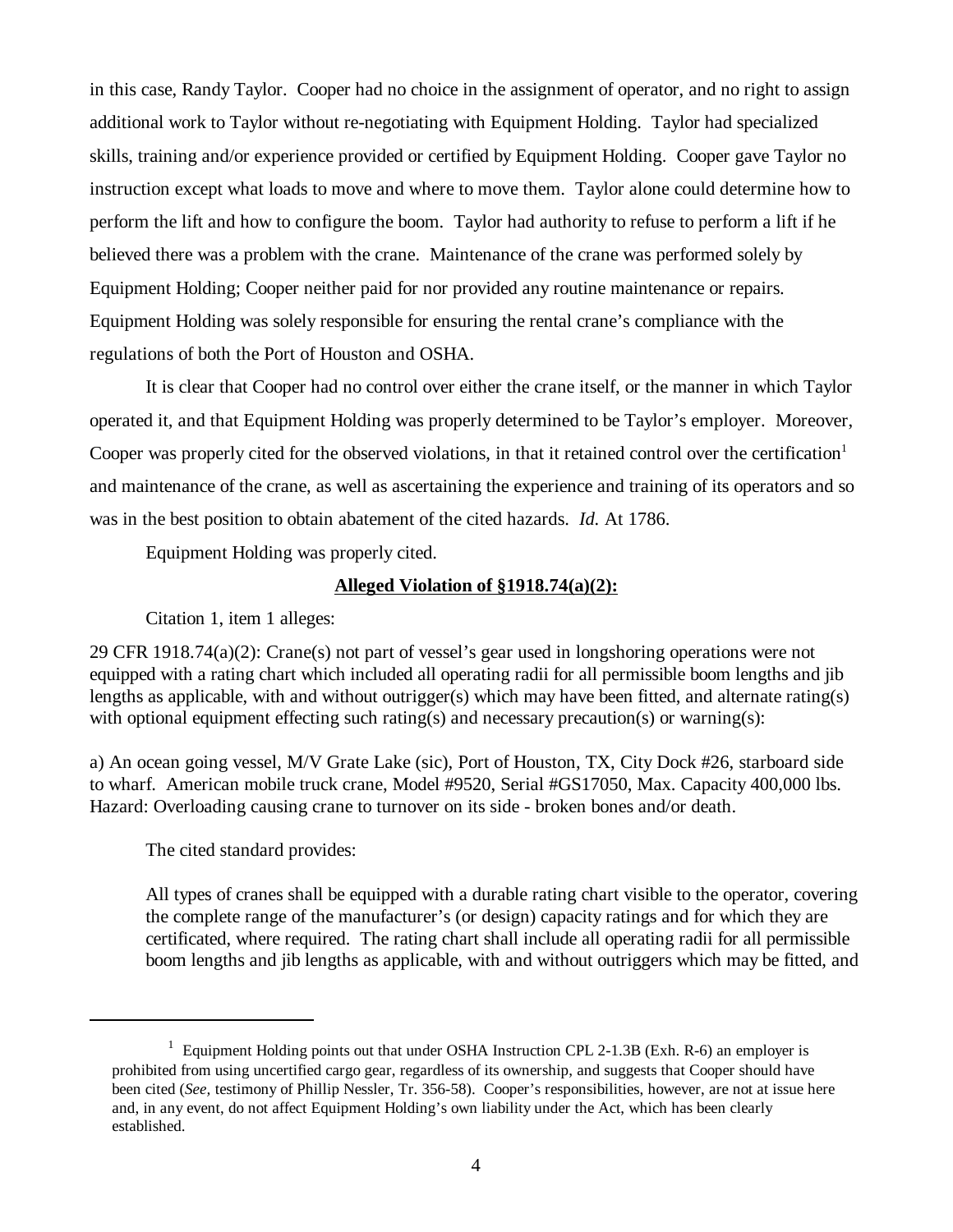alternate ratings with optional equipment affecting such ratings. Necessary precautions or warnings shall be included... $^2$ 

## *Facts*

It is admitted that the cited crane was not equipped with the required durable rating chart. Rather Equipment Holding's operators had pocket charts, which reproduced the portions of the manufacturer's rating chart that governed the single boom length, 140 feet, that Equipment Holding intended the cited crane to be equipped with (Tr. 275; Exh. C-12, C-13). Jerry Godwin stated that Equipment Holding did not include "free" on its charts, because its operators were not allowed to make lifts without the outriggers extended (Tr. 277). Godwin stated that no precautions or warnings were included on the charts because they were common knowledge (Tr. 279).

Godwin admitted that in order to obtain a P-number for the subject American crane, he signed off on a document provided by the Port of Houston Authority stating that he had read and agreed to the port's rules and regulations (Tr. 289; Exh. C-22). Regulation 3 requires that "[a]ll cranes must meet all Bureau of Labor Standards requirements as called for in *Federal Register,* Volume 33, Number 152, Part II and *Federal Register*, Volume 34, Number 42, Part II. . . . Godwin testified that those standards require, *inter alia,* that all cranes be equipped with load-indicator charts (Tr. 292; Exh. C-23).

CO Harrison testified that Equipment Holding's failure to post a complete load ratings chart in the cited crane could lead to overloading and overturning the crane (Tr. 141-42). Phillip Nessler, a certified safety consultant in the state of Texas (Tr. 346), testified that the violation of the cited standard was *de minimis,* in that the absence of load charts did not affect safety so long as the crane was operated within the parameters of the chart (Tr. 375).

#### *Discussion*

The violation is admitted.

A penalty of \$5,000.00 was proposed.

It is clear that the violation was properly classified as "serious." Overloading and overturning of the crane can lead to serious injury up to and including death, as was demonstrated in this case. Equipment Holding's operators carry pocket charts which cover the expected operating parameters of the American crane, making the probability of an accident resulting from the truncated load chart remote. Equipment Holding had one employee exposed to the cited hazard, Larry Taylor.

<sup>&</sup>lt;sup>2</sup> On November 5, 1997, Complainant's motion to amend the Complaint to allege, in the alternative, a violation of §1917.45(b)(1) was granted. Because Equipment Holding is found to have violated the originally charged item at §1918.74(a)(2), discussion of the alternative allegation is unnecessary.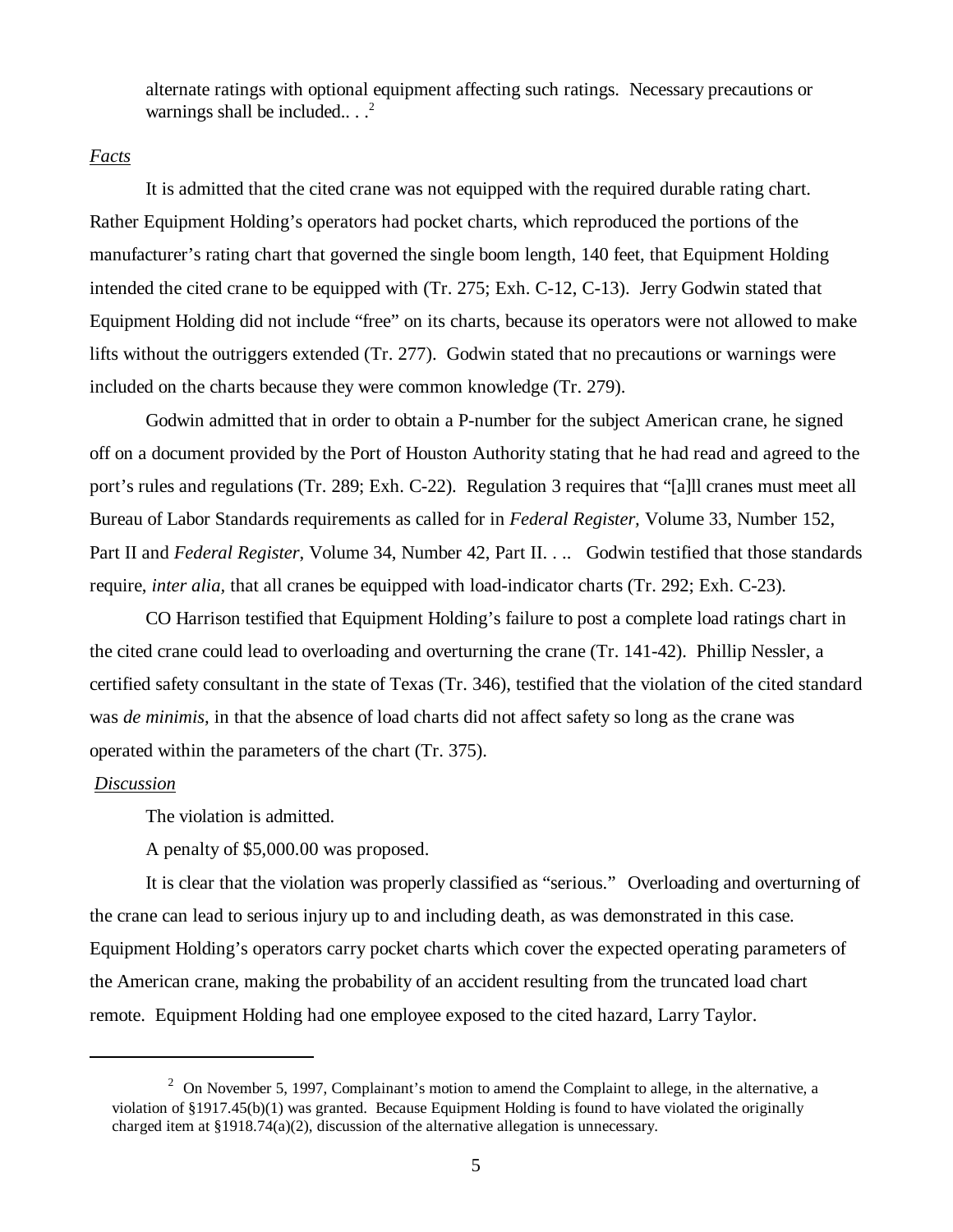Taking into account the relevant factors, including Phillip Nessler's testimony, I conclude that a penalty of \$500.00 is appropriate under the circumstances of this case.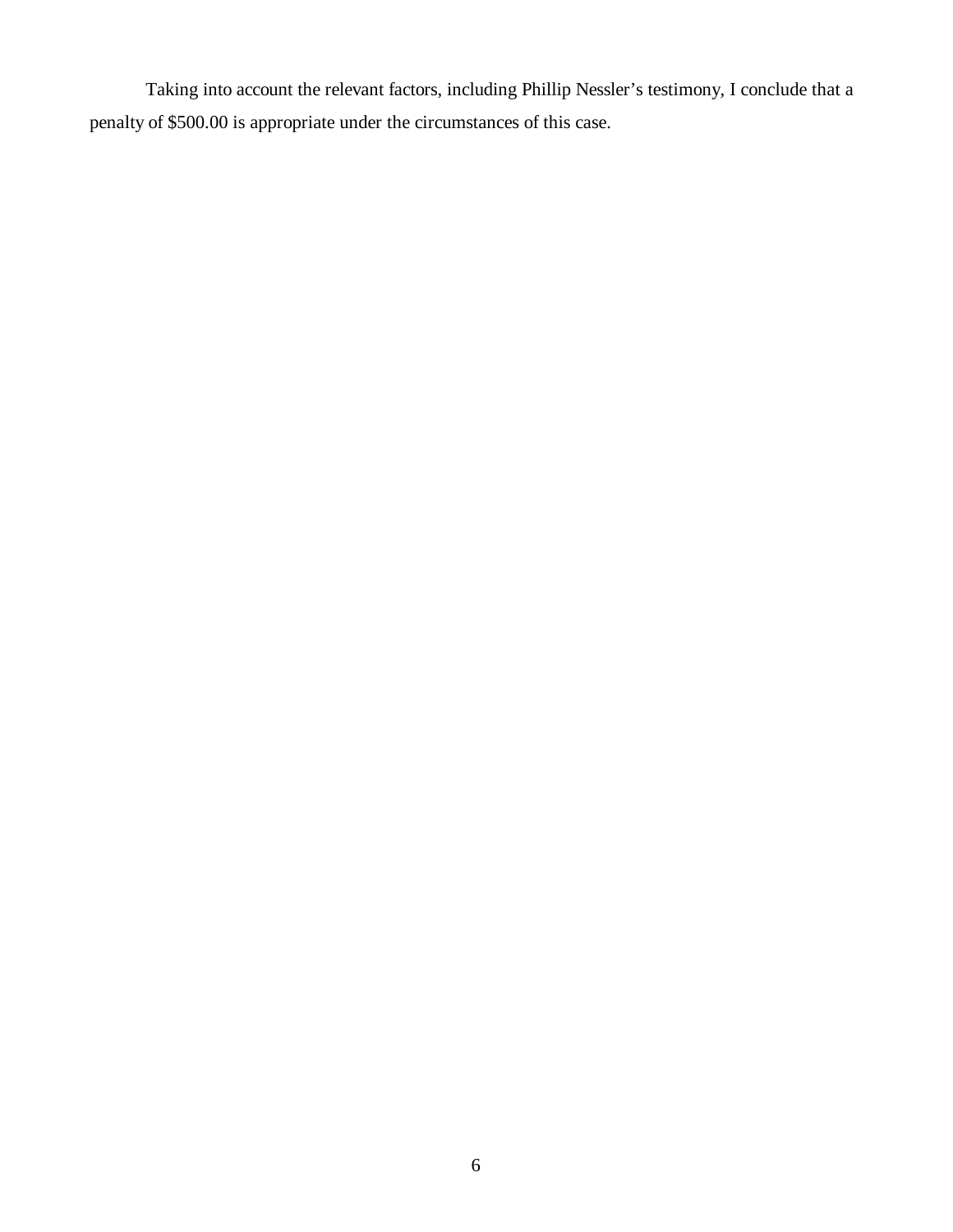#### **Alleged Violation of §1918.74(a)(6)**

Citation 1, item 2 alleges:

29 CFR 1918.74(a)(6): Counterweights in excess of manufacturer's (or design) specifications were fitted on crane(s) and derrick(s) which were not part of the vessels cargo gear:

a) M/V Grate Lake (sic), Port of Houston, TX, City Dock No. 26, American mobile truck crane, Model #9520, Serial #GS17050, Max. Capacity 400,000 lbs. Hazard: Additional counter-weighing of truck crane shall not be done unless approved by the crane manufacturer.

The cited standard provides:

No counterweights in excess of manufacturer's (or design) specifications shall be fitted. All equipment shall be used in accordance with manufacturer's (or design) specifications and recommendations.<sup>3</sup>

## *Facts*

James Pritchett, a California board certified crane inspector, and president of Crane Inspection Services, a company accredited to perform crane and derrick inspections (Tr. 182-84), testified that he examined the specifications for the subject crane's counterweight in the manufacturer's manual (Tr. 193). Pritchett ascertained that the American crane's specifications call for 75,000 pound rear RTU counterweight (Tr. 199, 241; See also testimony of CO Harrison, Tr. 131; Exh. C-14). The manual specifies a 10,000 pound front bumper counterweight for boom assist when a 240-260 foot boom is in use, and at no other time (Tr. 193, 195, 199, 217).

Although OSHA Compliance Officer (CO) Douglas Harrison testified that he was unable to ascertain how much counterweight was being used at the time of the accident because some sections of the crane's superstructure had fallen into the water with the rear counterweight (Tr. 131), photographs of the subject crane show a front bumper counterweight (Tr. 192; Exh. C-11). James Pritchett stated that the bumper counterweight on the subject crane looked nothing like the bumper counterweight manufactured by American for its 200 ton crane (Tr. 195-96). Pritchett contacted American to confirm that the front bumper counterweight on the subject crane was not manufactured or sold by American (Tr. 193).

 $3$  Discussion of Complainant's November 5, 1997 amendment, alleging, in the alternative, a violation of §1917.45(f)(6), is unnecessary, as Equipment Holding is found to have violated the originally charged item at §1918.74(a)(6).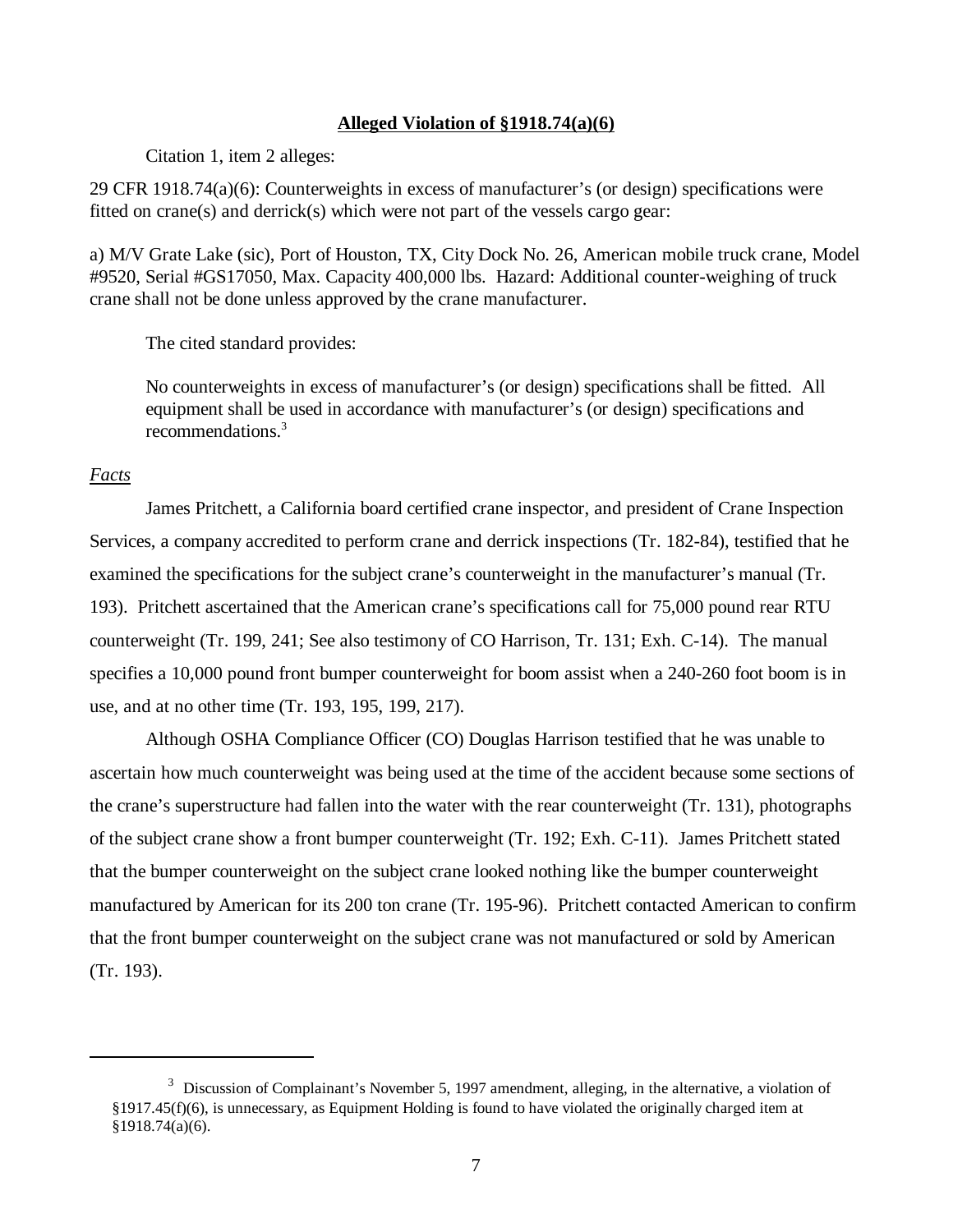Jerry Godwin, who was involved in the purchase of the American crane in October 1997 (Tr. 262, 269), testified that the crane was purchased from the original owner equipped with the front bumper counterweight; Godwin believed that the bumper weight was a standard factory counterweight (Tr. 270, 332). The front bumper counterweight was not included on the manufacturer's inventory of equipment included with the crane at its original purchase (Tr. 282-83; Exh. C-19).

Godwin admitted that the portion of the manufacturer's rating chart reproduced on his operator's pocket charts calls for 75,000 pounds of counterweight on the upper rotating assembly at the rear of the crane (Tr. 280-81). Those charts do not anticipate front bumper counterweights (Tr. 281). Godwin stated that the front bumper weight was never used for calculations using the load ratings charts (Tr. 272).

Pritchett testified that the front bumper counterweight would give the operator a false sense of security, without providing any additional stability to the crane (Tr. 194-95). CO Harrison stated that he doubted that the front bumper counterweight would cause a crane failure in this case (Tr. 143). *Discussion*

The evidence establishes that when the cited crane is configured with a 140 foot boom, outriggers extended, as it was at the time of the accident, the manufacturer's specifications call for 75,000 pounds of counterweight on the upper rotating assembly at the rear of the crane. No front bumper weights are recommended. The front counterweight was not used in accordance with the manufacturer's specifications, and the violation is established.

## *Penalty*

A penalty of \$5,000.00 was proposed.

As noted above, overloading and overturning of the crane can lead to serious injury, and the violation is properly classified as serious. The gravity of the violation is overstated in this case, however. Jerry Godwin testified, without contradiction, that the front bumper weight was never taken into account in calculating boom settings. The CO testified that it was unlikely the counterweight would affect the crane's operation here. Given the counterweight's minor impact on safety, I find that the proposed penalty is excessive. A penalty of \$500.00 will be assessed.

#### **Alleged Violation of §1918.74(a)(9)**

Citation 1, item 3 alleges:

19 CFR 1918.74(a)(9): Cranes used to load or discharge cargo into or out of a vessel were not fitted with load indicating devices or alternative devices in proper working condition meeting the criteria of this section:

8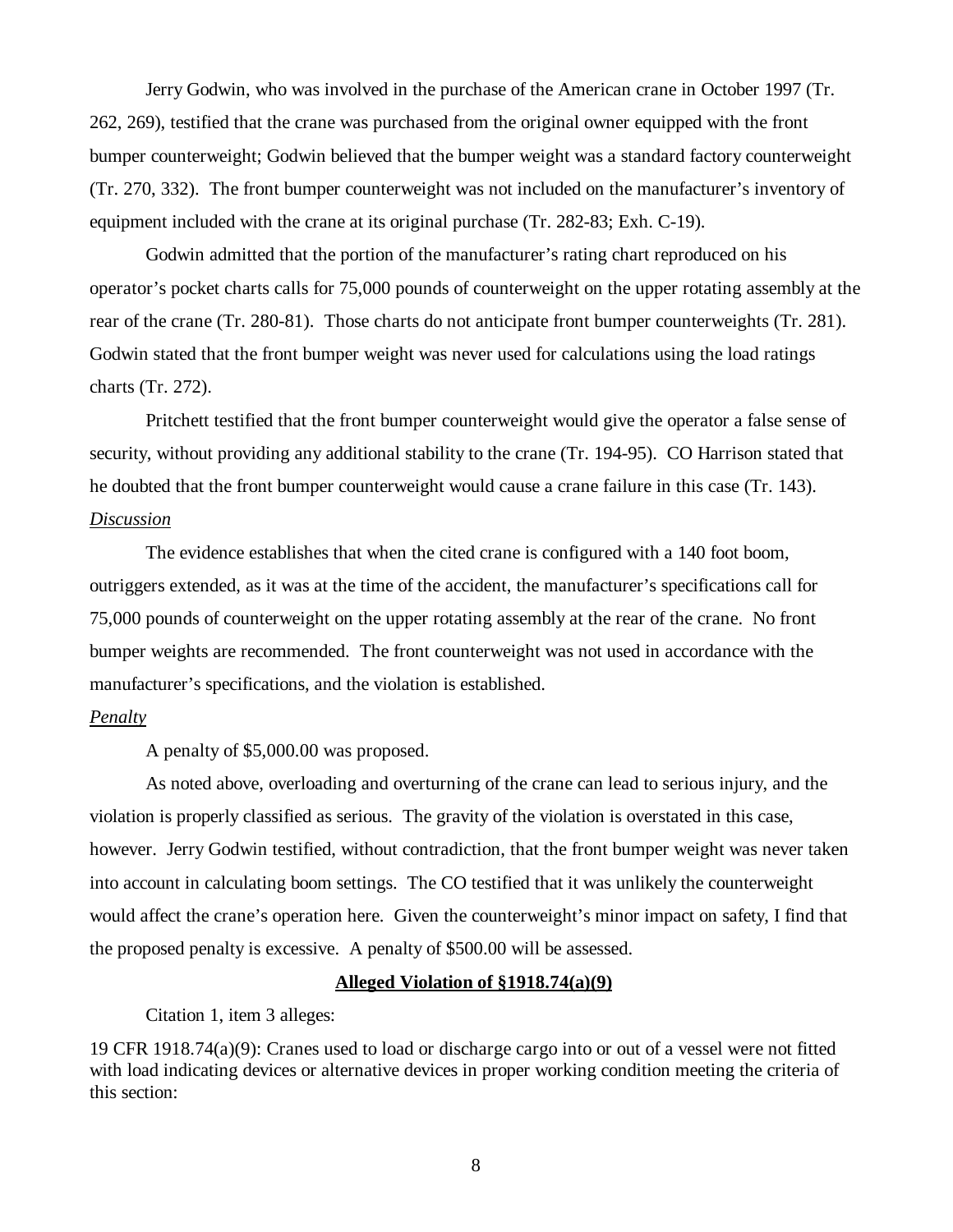a) American mobile truck crane, Model #9520, Serial #GS17050, Max. Capacity 400,000 lbs. Hazard: Overloaded/turn over, resulting in employees injury such as broken bones and/or death. Cranes were not fitted with load indicating devices or alternative devices.

The cited standard provides, in relevant part:

. . .every crane used to load or discharge cargo into or out of a vessel shall be fitted with a load indicating device or alternative device in proper working condition.  $\ldots$ <sup>4</sup>

# *Facts*

That the cited American crane had no load indicating device is uncontested (Tr. 125, 273, 316). Randy Taylor requested a load indicator device; Jerry Godwin, however, did not believe that load indicators were accurate, and did not want his people depending on them (Tr. 274, 323). Godwin testified that the operator asks the stevedoring company renting the crane: "What is the heaviest piece we're going to be lifting?" and sets the boom angles based on what he's been told (Tr. 336).

Randy Taylor, in his statement to the CO, noted that the coils he was lifting at the time of the accident were marked at 85,583 pounds. Taylor stated that no one told him he would be pulling more than 60,000 pounds, the weight his rig was set for (Exh. C-16).

#### *Discussion*

The violation is admitted. Equipment Holding fails to set forth any evidence constituting an affirmative defense, and the violation will be affirmed.

A penalty of \$5,000.00 is proposed.

The violation was properly classified as "serious." Overloading and overturning of the crane can lead to serious injury up to and including death, as was demonstrated in this case. Equipment Holding's crane should have been equipped, as requested by Taylor, with the load indicating devices required by the cited standard.

The proposed penalty is appropriate and will be assessed.

# **Alleged Violation of §1918.72(a)**

Citation 1, item 4, as amended, alleges:

29 CFR 1919.72(a): Crane not examined by an accredited person or his authorized representative in conformance with the requirements of 29 CFR §1919.71(d).

<sup>&</sup>lt;sup>4</sup> Discussion of Complainant's November 5, 1997 amendment, alleging, in the alternative, a violation of §1917.46(a)(1), is unnecessary, as Equipment Holding is found to have violated the originally charged item at §1918.74(a)(9).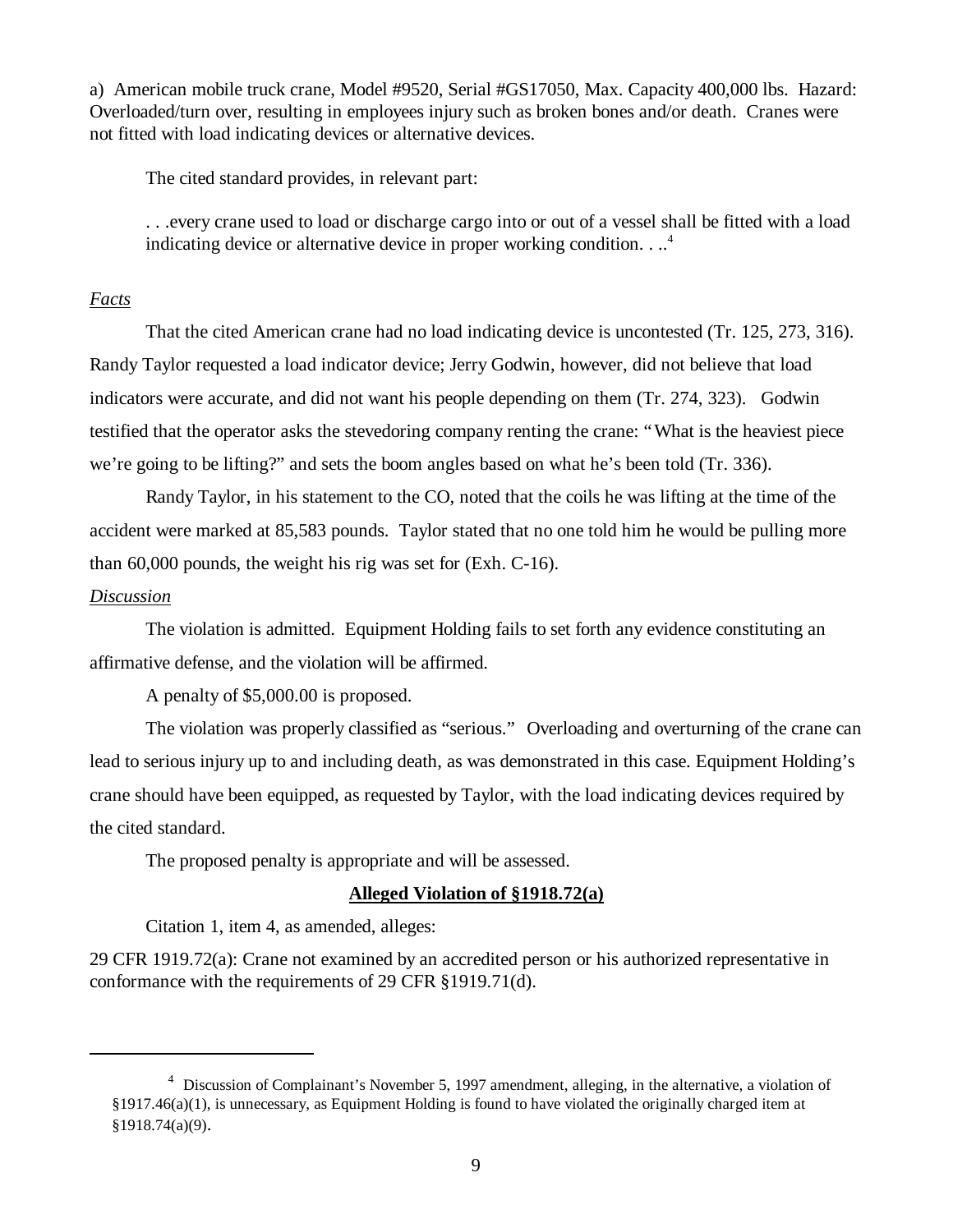Certificate of test and examination of an American mobile truck crane, Model #9520, S/N 17050 and its accessory gear was not carried out, before being taken into use. (a) Port of Houston, TX, City Docks No. 20 and No. 26. Hazard: Overloading and/or tipping over crane - broken bones and/or death

The cited standard provides:

In any year in which no quadrennial unit proof test is required, an examination shall be carried out by an accredited person or his authorized representative. Such examination shall be made not later than the anniversary date of the quadrennial certification and shall conform with the requirements of §1919.71(d).

# *Facts*

Rodney Wright testified that Cooper anticipates that the cranes it rents from Equipment Holding will have a valid P-number, *i.e.* authorization from the Port of Houston to operate on the docks (Tr. 56). Wright testified that such authorization is issued only to cranes with a current marine certification (Tr. 56).

Donald Dolan, a surveyor for Dixon Equipment Services, testified that he conducted an inspection of the American crane which is the subject of this matter (Tr. 10). Dolan testified that he was unable to do a complete maritime inspection on the crane, because the maritime inspection includes a load test, and the American crane was not completely assembled (Tr. 12-13). Dolan stated that upon completion of a maritime inspection, a decal with an expiration date is applied to the cab of the crane; Dolan did not certify the cited crane for maritime work, and did not apply a decal (Tr. 14-15, 19). Nonetheless, an acknowledgment of attendance was issued to J.J. Flannagan Stevedores stating that operational testing had been completed and the cited crane certified for operation in compliance with OSHA regulation §1926.550 (Tr. 16-17; Exh. C-1, R-9). Dolan testified that the certification of the crane must have been an "oversight," and in any event indicated only that the crane was certified under the construction standards, which do not require a load test (Tr. 18). Dolan testified that, in order to be certified for loading and unloading cargo at the Port of Houston, a crane must be inspected in accordance with the relevant marine standard at §1918.13, and must be subjected to a load test (Tr. 19, 21).

CO Harrison testified that Jerry Godwin told him he wanted to get the American crane into the Port of Houston so he could work on it there, and had gotten the construction certification in order to get the crane into the port (Tr. 133).

Godwin admitted that he was responsible for acquiring the P-number on the American crane (Tr. 285). Godwin knew that the crane had to have a current marine certification before a P-number would